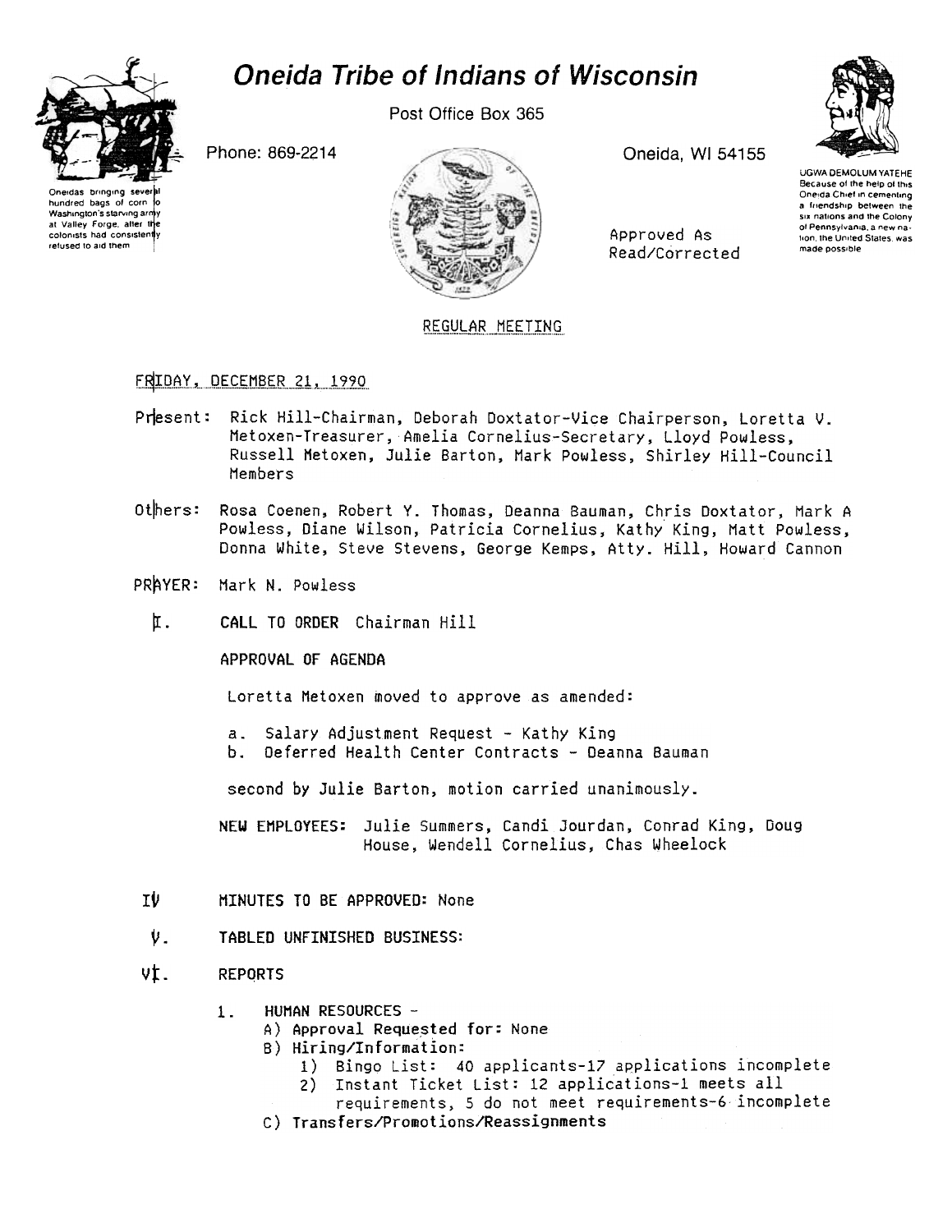- $2.$ TRAVEL REPORTS
	- Lloyd Powless Stevens Point, WI on December 12 & 13, 1990 A for Wisconsin Indian Resource Council Executive Committee Meeting

#### VII. NEW BUSINESS

- $1<sub>1</sub>$ **RESOLUTIONS** 
	- Retroactive Approval of Resolution #12-18-90-A in regards to  $A_{-}$ Appointment of Attorney Henry Buffalo to the Federal Indian Gaming Commission

Lotetta Metoxen moved to adopt resolution and to also send a copy to Veronica Murdock, second by Debbie Doxtator, motion carried unanimously.

B. Resolution Adopting the Audit Committee Operation Procedures

Amelia Cornelius moved to adopt Resolution #12-21-90-C and the Audit Committee Operation Procedures with change of Loretta Metoxen as an Ad Hoc member rather than Audit Committee Member, second by Russell Metoxen, motion carried undnimously. Revised Resolution reads as follows:

WHEREAS, the Oneida Tribe sponsors and administers social and educational programs and operates various businesses and enterprises, and

WHEREAS, the total development and budget of the Oneida Tribe is increasing rapidly, and

WHEREAS, the Oneida Business Committee, as elected officials, has a fiduciary responsibility to ensure the integrity of the Tribe's financial reporting and auditing systems, and

WHEREAS, the Oneida Business Committee has established an Audit Committee and selected Julie Barton, Debbie Doxtator and Lloyd Powless and Audit Committee members, and Loretta V. Metoxen as an Ad Hoc member, and

NOW THEREFORE BE IT RESOLVED: that the Oneida Business Committee hereby establishes and adopts the attached Audit Committee Operating Procedures

## C. Resolution in Regards to Tribe's Relationship with the Wisconsin Counties Association.

WHEREAS, the Oneida Tribe has joined other tribes and organizations in opposing the efforts of the Wisconsin Counties Association to undermine Indian treaties by federal legislation and other means, and

WHEREAS, the Wisconsin Counties Association has attempted to persuade the Nattional Counties Association to joint its efforts, and

WHEREAS, the Wisconsin Counties Association has continued to use its publications and by other means to convey a negative image of Indian people and their governments, and otherwise has shown poor judgment in allowing insensitive caricatures of Indian people at public functions, and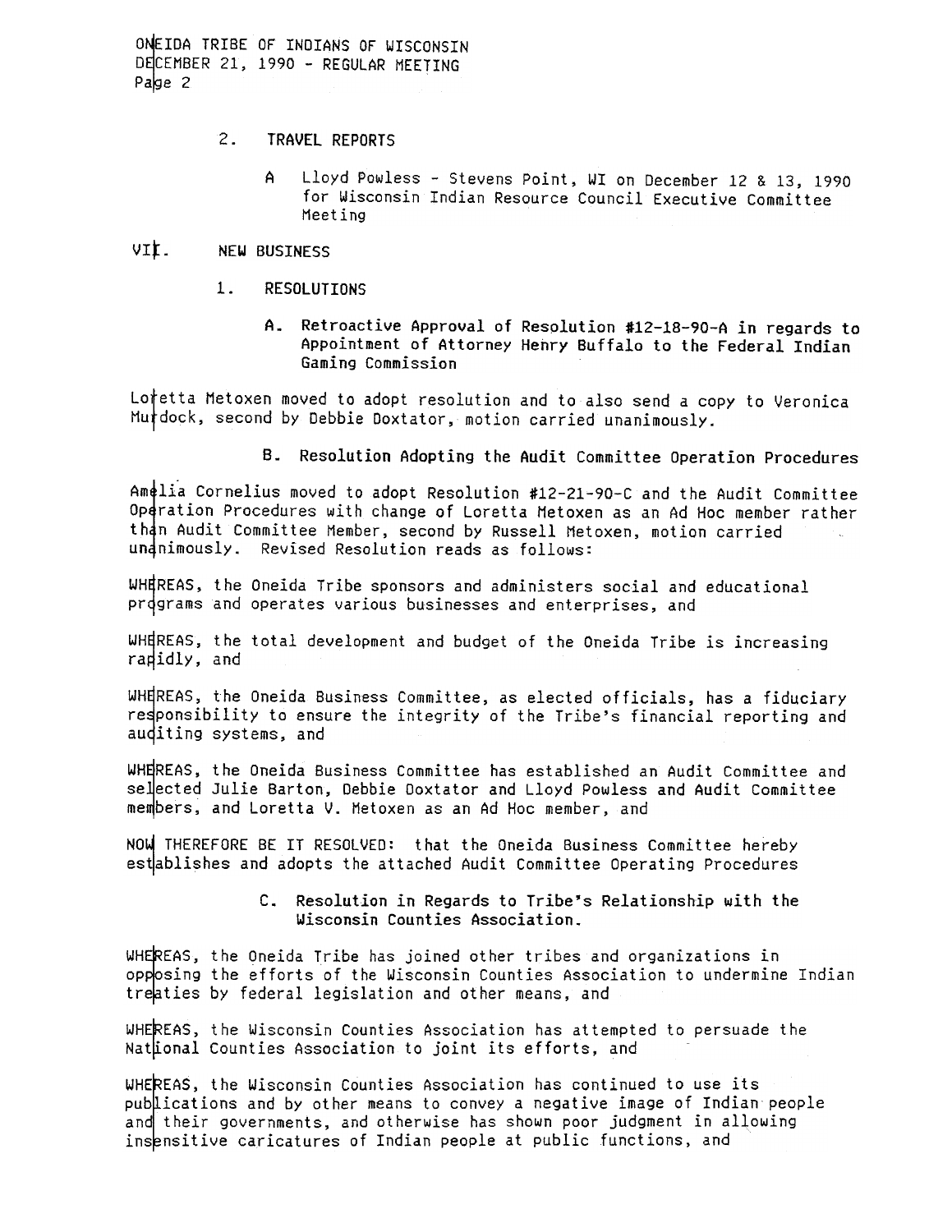RESOLUTION #12-21-90-D (Continued)

WHEREAS, such negative acts of the Wisconsin Counties Association serve only to generate unnecessary, unproductive and gratuitous confrontation between In ian governments and their neighbors reflecting an intransigent attitude, an

WHEREAS, in other respects, the Oneida Tribe believes that the Wisconsin Counties Association could and should be an agent of conciliation and understanding between Indian and local governments, and

WHEREAS, most, if not all, conflictive issues of governance are local in  $na$   $t$ ure and must eventually be accepted by local populations and their representatives both Indian and non-Indian.

NO! THEREFORE BE IT 'RESOLVED: that the Oneida Tribe calls upon the Wisconsin Counties Association to repudiate any and all hostile or insensitive policies and acts of its employees and officers and to encourage dialogue between Tr bal governments and local governments to resolve specific issues that may arise from time to time.

BE IT FURTHER RESOLVED: that the Oneida Tribe will continue to confront at tacks on the Oneida People, other tribes and Indians in general and take all nedessary actions to insure that insensitive or insulting assertions will not go unnoticed nor be tolerated.

Amelia Cornelius moved to adopt Resolution #12-21-90-D, second by Debbie Doxtator, motion carried unanimously.

Recommend to send copies to WCA, Honor, NACO, GLITC, Gov. Thompson with letter.

Debbie Doxtator moved that the Tribe support the unfunded mandates and become a member of the state committee as suggested by WCA, second by Julie Barton, mothon carried unanimously.

- D. Fain, Inc. Amendments to Oneida Industrial Park lease titled "Amendment to Master Ground Lease" for Oak Ridge Plaza
- E. Oak Ridge Plaza Amendments to Oneida Industrial Park lease titled "Amendment to Master Ground Lease"

Loretta Metoxen moved to table until Atty. Skenandore is present, second by Deb $\psi$ ie Doxtator, motion carried unanimously.

#### $2.$ REQUESTS

A. Default Judgement -Chris Ooxtator

Rus4ell Metoxen moved to pay the loan and related fees and that action for garnishment be referred to the Tribal Attorney, second by Loretta Metoxen.

'Deb $\sharp$ ie Doxtator moved that the debt be paid only if it is signed off by the Tribe, second by Amelia Cornelius.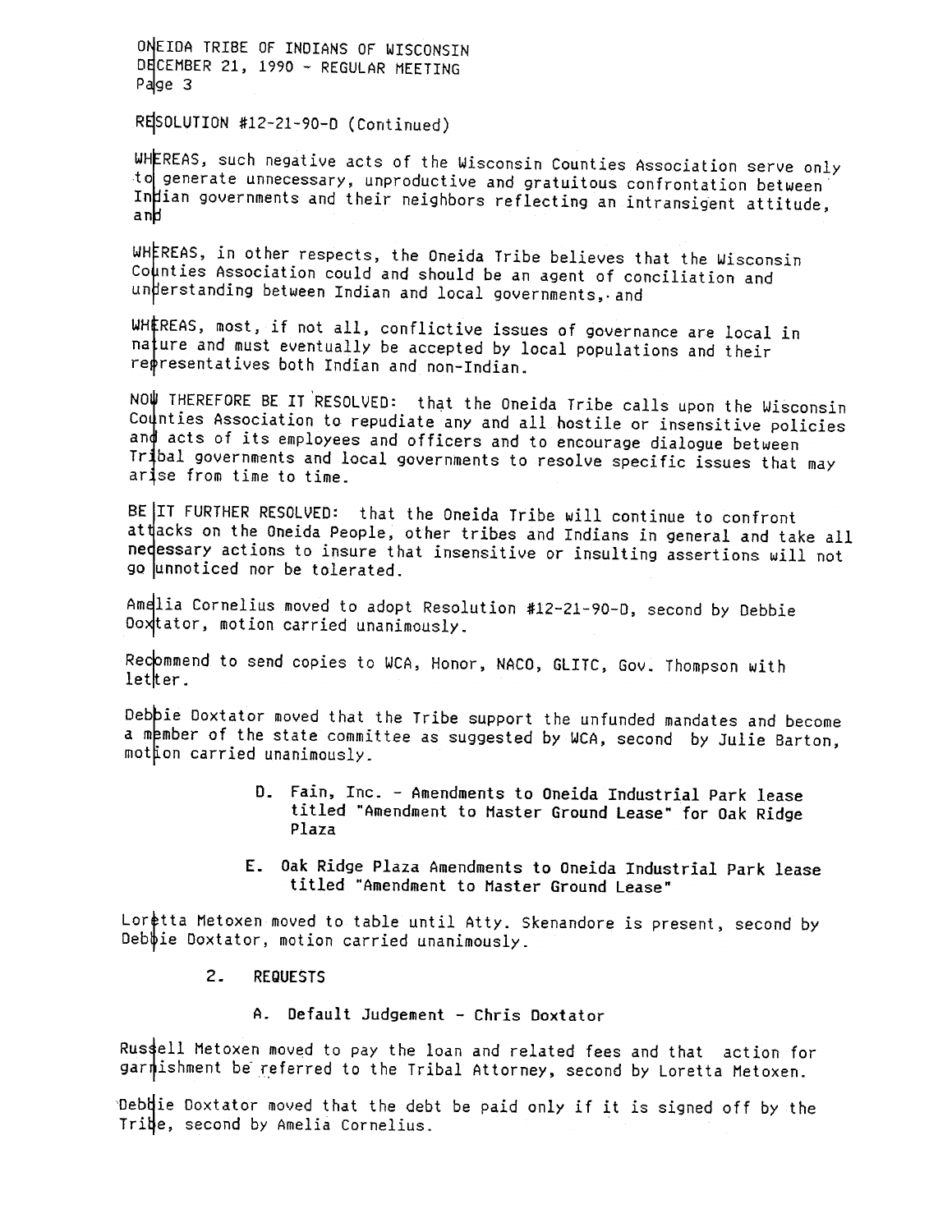DEtAULT JUDGETHENT (Continued)

Discussion: judgement on lands will not be removed until paid and if not paid anpther years taxes will be added on.

Debbie Doxtator withdrew motion, second agreed.

Matn motion voted upon. Lloyd Powless opposed that the Tribe should not pay off any student loan under any condition. Main motion carried.

B. Property Taxes for 1990 - Chris Doxtator

Fu $\sharp$ her discussion to be deferred for the next attorney meeting.

c. Request for 8 Bingo Passes for Bowling League Christmas Party - Jean Webster

Russell Metoxen moved to approve, second by Julie Barton, motion carried unanimously.

> D. Request for 5 Bingo Passes for Tribal School Bake Sale Raffle Prizes - Nancy Osborne

Lonetta Metoxen moved to approve, second by Julie Barton, motion carried unanimously.

Lldyd Powless moved that the Treasurer and Secretary review the bingo pass usage and that the Treasure assess the impact on the tribal finance with General Manager and Gaming Manager, second by Russell Metoxen, motion carried  $undninously.$ 

E. Resignation of Ad Hoc Gaming Commission Member

Shirley Hill moved to accept and the Secretary reseach for ad hoc member sedond by Julie Barton, motion carried unanimously.

F. official Name of Tribe -Bobbi Webster

Amellia Cornelius moved that the Communication Dept. develop a plan for change in  $60$  days and to work with the tribal attorney and the planning department, second by Russell Metoxen, motion carried unanimously.

G. Martin Luthar King Day -Howard Cannon

Deferred to the tribal attorney to formulate a policy on recognition of individuals.

G.L.I.T.C. Next Board Meeting H. 30, 91.

It was recommended that the Chairman take other Business Committee members with him to the meetings.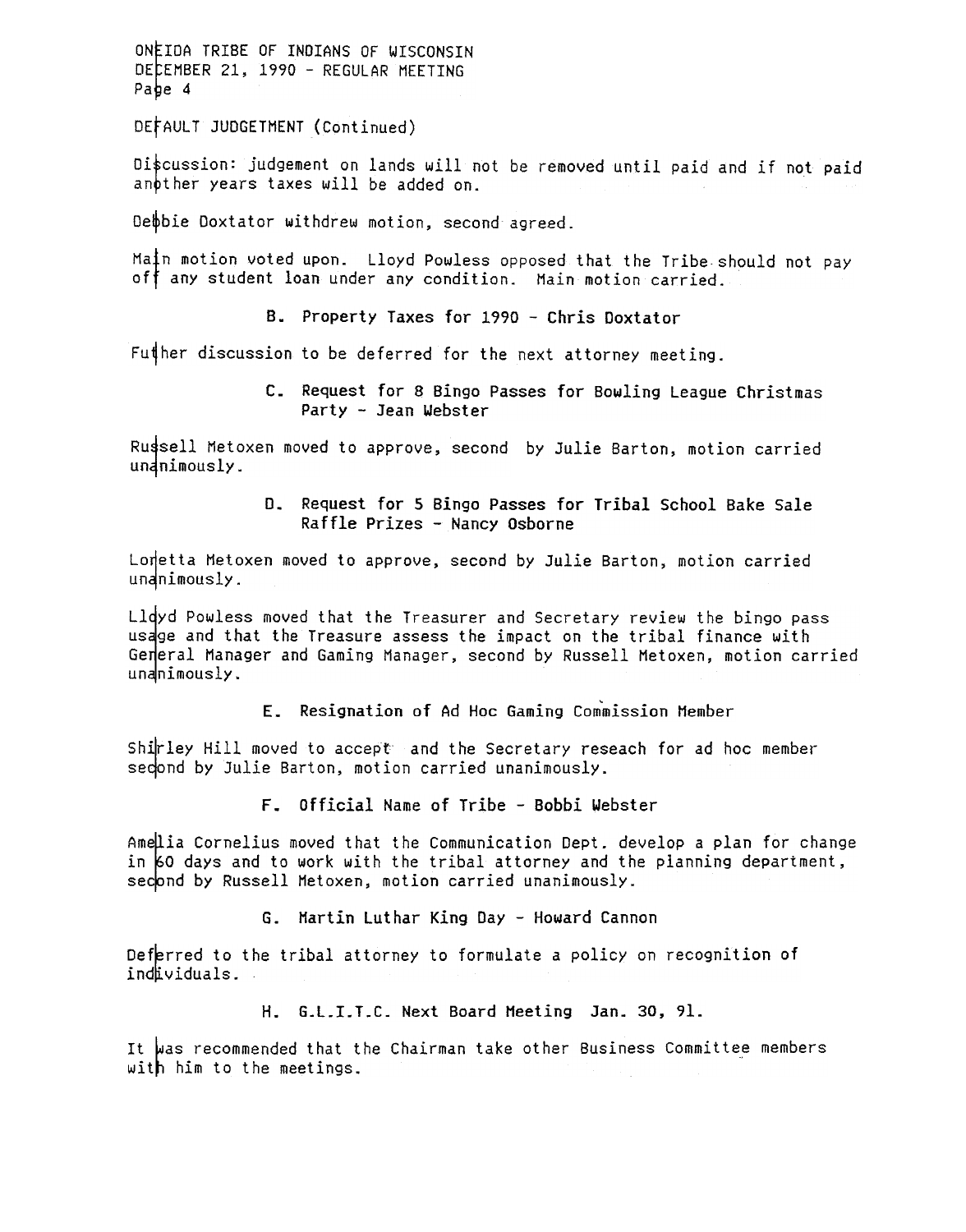REQUESTS (Continued)

T. Clarification of Contract process/procedures -Chas Wheelock

Referred to the Procurement Manual.

Atty. Skenandore present

Ame lia Cornelius moved to take tabled resolutions from the table, second Loretta Metoxen, motion carried unanimously.

Resplution on Industrial Park:

Amelia Cornelius moved to adopt, second by Russell Metoxen, motion carried unahimously.

Resplution on Carleton property.

Loretta Metoxen moved to adopt, second by Debbie Doxtator, motion carried  $unahimously.$ 

> Tribe's Role/Position in Policy & Social Justice Work -Chas Wheelock

Amelia Cornelius moved to refer to Lloyd Powless, second by Debbie Doxtator, motion carried. Lloyd Powless abstain.

> K standards of Apprenticeship for the Oneida Tribe of Indians of Wisconsin, Inc. - Matt Powless

Deferred for a joint meeting with the Committee to review the document

Deferred contracts - WINGS and Physical Therapy

Lorqtta Metoxen moved to approve contingent upon completion of forms, second by debbie Doxtator, motion carried unanimously.

> Consultant Agreement with Wisconsin Preferred Provider Network - Deanna Bauman

Debdie Doxtator moved to approve contingent upon completion of forms, second Russell Metoxen, motion carried unanimously.

### Dr Gallagher, H.D Contract

3. CONTRACTS/AGREEMENTS<br>
Deferred contracts - WJ<br>
Lordtta Metoxen moved to approve cont<br>
by Qebbie Doxtator, motion carried un<br>
Consultant Agreem<br>
Metwork - Deanna<br>
Debbie Doxtator moved to approve cont<br>
Russell Metoxen, m Russell Metoxem moved to approve contract with Dr. Gallagher, M.D. contingent upon completion of forms, second by Amelia Cornelius, motion carried unanimously.

- B. Consultant Agreement with Roger Young & Social Services ~ George Kamps Information
- C. Consultant Agreement with Lawrence Barton & Economi Development -Jim Van Stippen Information